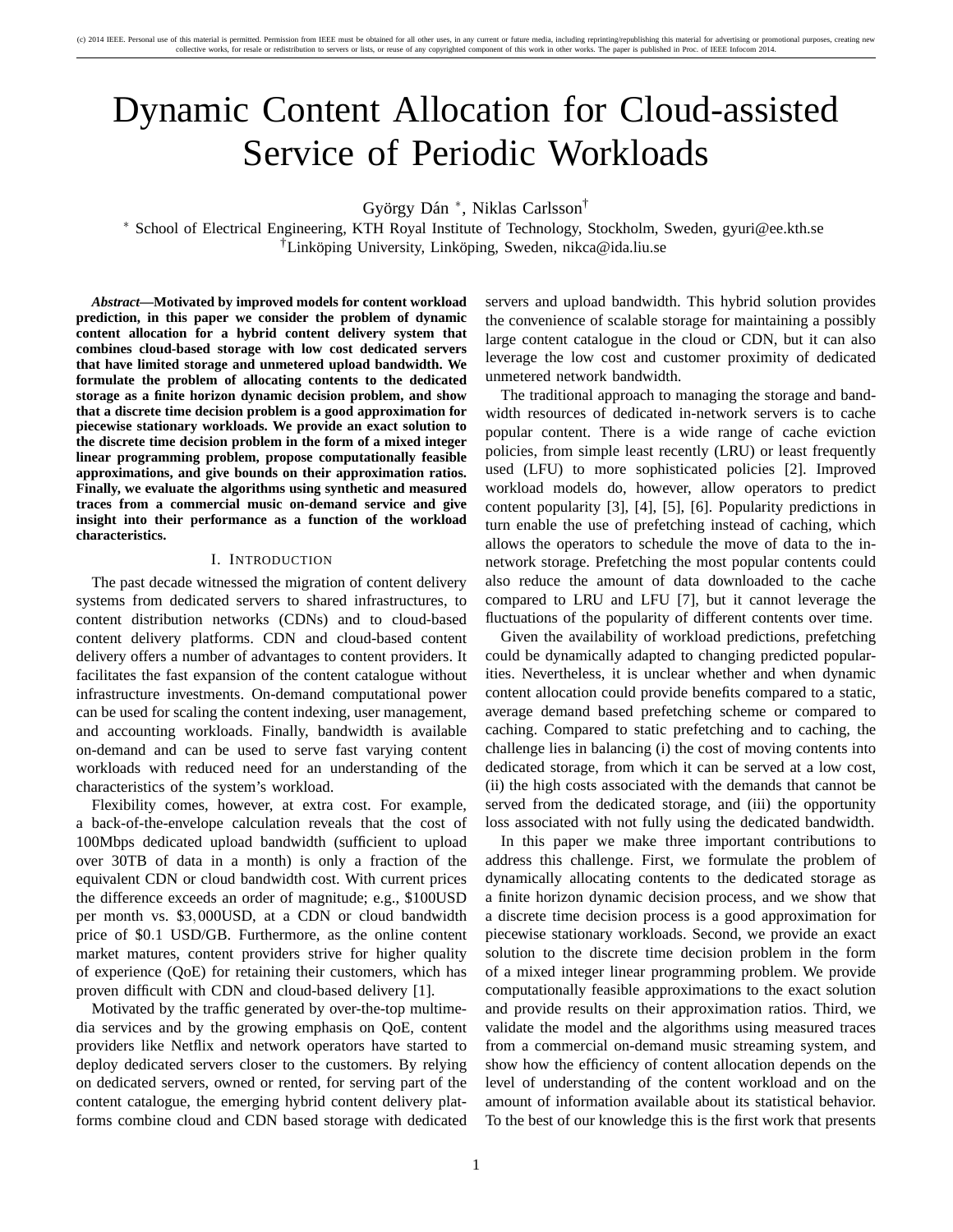an analysis and optimization of the delivery costs of a content provider using a hybrid system that combines dedicated and on-demand bandwidth to serve periodic workloads.

The rest of the paper is organized as follows. Section II describes the system model and optimization problem. Section III introduces the discrete time approximation for piecewise stationary demands. Section IV presents an exact solution and computationally feasible approximations with provable approximation ratios. Section V evaluates the performance of the proposed approximation policies. Section VI reviews related work, and Section VII concludes the paper.

# II. SYSTEM MODEL

We consider a content provider that serves a large population of users from a catalogue  $\mathcal F$  of  $F(\equiv |\mathcal F|)$  files. We denote the size of file  $f \in \mathcal{F}$  by  $L_f$ , and consider that the provider aims to achieve an average file delivery time  $\tau_f$ . The user requests for file f generate bandwidth demand  $B_f(t)$  at time *t*. We model  $B_f(t)$  as a continuous time piecewise stationary stochastic process with finite mean and variance; that is, the mean and variance are a function of time. The piecewise stationary assumption is motivated by the observed diurnal fluctuations of content workloads [8], [9]. We consider that for every stationary interval  $[t_i, t_{i+1}]$  the content provider has a prediction of the average bandwidth demand  $\overline{B}_f^i$  of every file *f*. This is a reasonable assumption, as fairly accurate predictions can be obtained based on past content popularity, as we will see later. For a set of files *X* we use the shorthand notation  $\overline{B}_{X}^{i} = \sum_{f \in X} \overline{B}_{j}^{i}$ *f* .

# *A. Traffic Cost Model*

User requests can be served from the cloud using cloud bandwidth, which is charged by volume. Alternatively, if a requested file is available in the *dedicated storage*, it can be served using *unmetered dedicated upload bandwidth*. We denote by *S* the amount of dedicated storage and by *U* the amount of unmetered dedicated bandwidth.

Given the amount of storage and unmetered bandwidth, the content provider has to choose the set of files to be stored in the dedicated storage. We denote by  $X(t)$  the set of files stored in the dedicated storage at time *t*, which in order to be feasible has to satisfy the storage constraint

$$
\sum_{f \in X(t)} L_f \le S, \ \forall t. \tag{1}
$$

Given the set of feasible storage allocations, a storage allocation policy  $\pi$  defines  $X^{\pi}(t)$  as a function of the system's history up to time *t* and the predicted future bandwidth demands. We denote the set of all feasible allocation policies by Π.

Let us consider now the amount of cloud traffic during a time interval  $T = [t_0, t_B]$ . Let us denote by  $t_i^{\pi}, i = 1, ..., I^{\pi}$ the *i th* time instant when the content provider changes the allocation,  $t_0 \leq t_1^{\pi} < \ldots < t_m^{\pi} < t_B$ , and let  $\mathcal{X}_i^{\pi}$  be the set of stored files right after  $t_i^{\pi}$ ; i.e., as a result of the decision. We use the notation  $X_0^{\pi} = X^{\pi}(t_0)$ , define  $t_{I^{\pi}+1}^{\pi} = t_B$ , and denote the set of files fetched upon the *i<sup>th</sup>* decision by  $A_i^{\pi} = X_i^{\pi} \setminus X_{i-1}^{\pi}$ .



Fig. 1. The total demand for bandwidth is served from the dedicated server with bandwidth limit *U* and from the cloud. In interval  $[t_i, t_{i+1})$ ,  $\Gamma_s^{\pi}(i)$  is the data served from the cloud for files  $X_i^{\pi}$  stored on the server due to bandwidth spillover,  $\Gamma_c^{\pi}(i)$  is the data served from the cloud for files not stored on the server.  $\Gamma_d^{\pi}(\tilde{A}_i^{\pi})$  is the data served from the cloud to store files on the server.

The expected cloud traffic needed to satisfy the bandwidth demand of the files not stored on the servers under policy  $\pi$ between two decision instants can be expressed as

$$
\Gamma_c^{\pi}(i) = E\left[\int_{t_i^{\pi}}^{t_{i+1}^{\pi}} \sum_{f \notin \mathcal{X}_i^{\pi}} B_f(t)\right],
$$
\n(2)

where the expectation is taken over the future demands.

The instantaneous aggregate bandwidth demand for the files stored on the dedicated servers may exceed the dedicated bandwidth, in which case the excess demand has to be served using cloud bandwidth. We refer to this traffic as *spillover* traffic. The expected spillover traffic between two decision instants can be expressed as

$$
\Gamma_s^{\pi}(i) = E\left[\int_{t_i^{\pi}}^{t_{i+1}^{\pi}} \left(\sum_{f \in \mathcal{X}_i^{\pi}} B_f(t) - U\right)^{+} dt\right].
$$
 (3)

Finally, every decision of the content provider to change the set of allocated files generates cloud traffic. The cloud traffic induced by the  $i^{th}$  decision can be expressed as

$$
\Gamma_d^{\pi}(A_i^{\pi}) = \sum_{f \in A_i^{\pi}} L_f,
$$
\n(4)

and we define  $\Gamma_d^{\pi}(A_0^{\pi}) = 0$ . Fig. 1 illustrates the three kinds of traffic for three consecutive intervals and the bandwidth limit.

We consider that cloud traffic is charged by volume, which is the case for all major cloud providers, and denote the unit price by γ. The cloud traffic cost during an interval is then modeled as a linear function of the data served from the cloud

$$
J^{\pi}(T, X_0) = \gamma \times \sum_{i=0}^{T^{\pi}} \{ \Gamma_d^{\pi}(A_i^{\pi}) + \Gamma_c^{\pi}(i) + \Gamma_s^{\pi}(i) \}.
$$
 (5)

In practice, the traffic cost is often a concave non-decreasing piecewise linear function of the amount of uploaded data. Our results for a linear cost function can easily be generalized to concave, piecewise linear functions.

### *B. Problem Formulation*

While it would be natural to formulate the objective of the content provider as the minimization of  $J^{\pi}(T, X_0)$ , a more insightful formulation can be obtained by converting the problem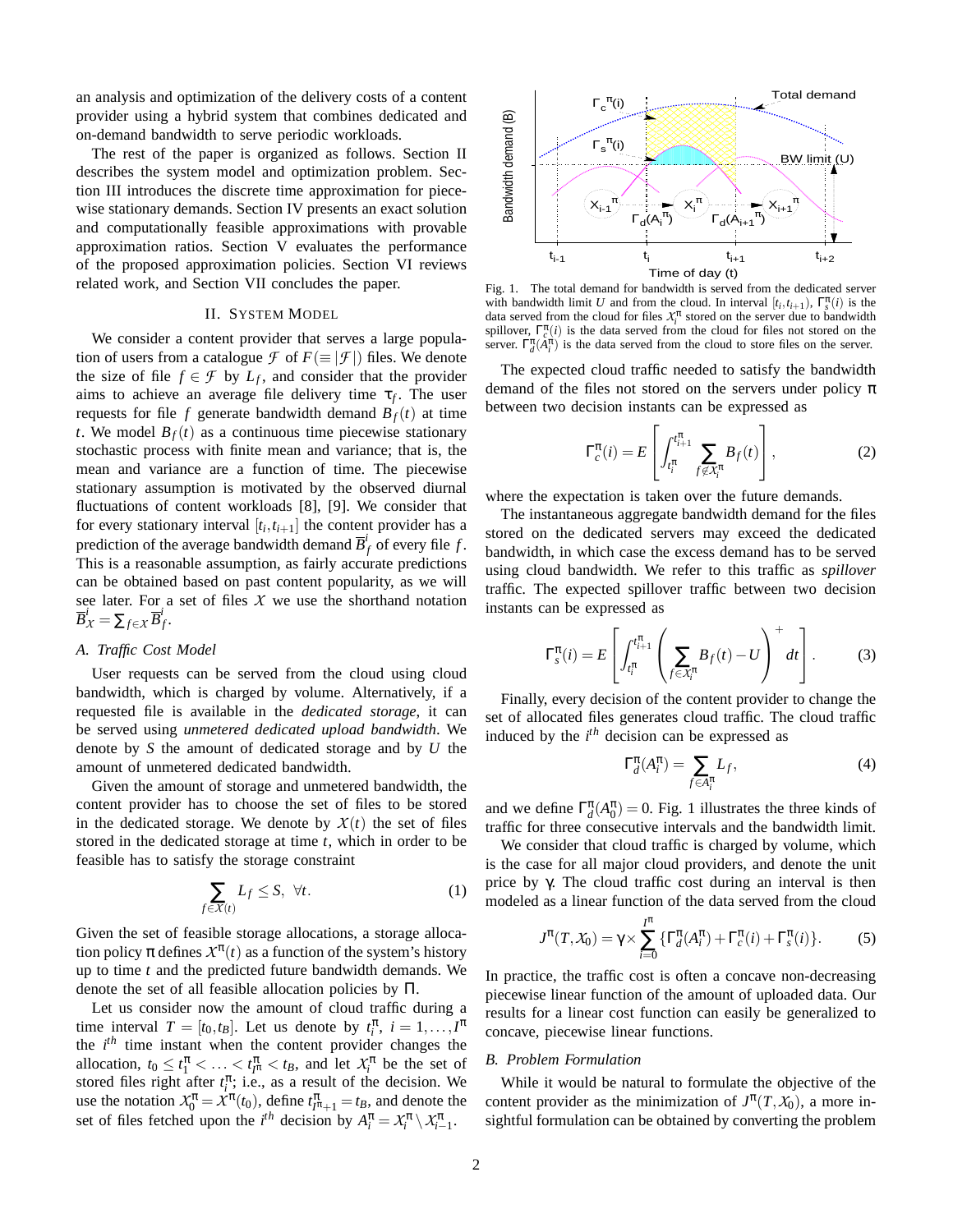

Fig. 2. For bandwidth limit *U* file *A* should be stored instead of *B* some time between  $t_2$  and  $t_4$  if area  $A$  is greater than  $L_A$ . Without bandwidth limit, the decision should be made at time  $t_3$ , if area  $A \cup A^+$  is greater than  $L_A$ .

into an equivalent utility maximization problem. To see how, consider the total cost under cloud-only content delivery and subtract the actual cost for policy  $\pi$ . The cloud traffic savings (i.e., the traffic served from the dedicated servers between two decision instants) can be expressed as

$$
\overline{\Gamma}_s^{\pi}(i) = E\left[\int_{t_i^{\pi}}^{t_{i+1}^{\pi}} \min\left(U, \sum_{f \in X_i^{\pi}} B_f(t)\right) dt\right].
$$
 (6)

The cost savings over interval *T* can then be expressed as

$$
U^{\pi}(T, X_0) = \gamma \times \sum_{i=0}^{T^{\pi}} \left\{ \overline{\Gamma}_s^{\pi}(i) - \Gamma_d^{\pi}(A_i^{\pi}) \right\},
$$
 (7)

and the objective of the content provider is to find

$$
\pi^* = \arg\max_{\pi} U^{\pi}(T, X_0). \tag{8}
$$

The policy  $\pi^*$  defines the decision instants  $t_i^{\pi^*}$  and the set of files  $X_i^{\pi^*}$  to be stored at the dedicated storage upon time instant *i*, which defines  $A_i^{\pi^*}$ .

*Example:* To help build an intuition for the utility maximization problem, consider the example in Fig 2. There are two files, *A* and *B*, with bandwidth demands  $B_A(t)$  and  $B_B(t)$ . The dedicated storage is enough for one file only, and file *A* is originally in storage. The expected bandwidth demand of file *B* exceeds that of file *A* between time  $t_1$  and  $t_3$ . Thus, at  $t_1$  we must decide if we should replace  $A$  with  $B$ . For a bandwidth limit of *U*, making this switch would at most save the cloud traffic associated with the area between the two bandwidth curves marked "B" in the figure, minus the cloud traffic  $L_B$  associated with downloading file  $B$  to storage. (If there was no bandwidth limit, the cloud traffic saving would be the sum of the areas marked "B" and "B+", minus *LB*.) At time *t*1, the optimal policy would be to replace *A* with *B* only if  $\int_{t_1}^{t_2} (\min[U, B_B(t)] - B_A(t)) dt - L_B > 0$ . Similarly, assuming that this switch is made, an optimal policy would select to switch back to  $A$  at some point between  $t_3$  and  $t_4$  if  $\int_{t_4}^{t_5} \left(\min[U, B_A(t)] - B_B(t)\right) dt - L_A > 0.$ 

The above example helps illustrate the power of the modified formulation for identifying an optimal policy. In the following we address the question what policy should the content provider use to allocate files to the dedicated storage to maximize its cost saving defined in (7).

# III. DISCRETE-TIME APPROXIMATION FOR PIECEWISE STATIONARY DEMANDS

The solution of the traffic cost saving maximization (8) in the framework of continuous time decision processes faces two major challenges. First, the bandwidth demands are nonstationary. Thus, even though a stationary policy would exist, it would only depend on the current system state, and would not be able to leverage predictions of the future system state. Second, as shown by equation (6), the amount of traffic served from the dedicated servers depends on the distribution of the sum of random variables, and thus an exact maximization of  $\overline{\Gamma}_s^{\pi}$  $s<sup>n</sup>$  (*i*) can be infeasible.

In the following, we show that by decomposing the bandwidth demand process into consecutive steady state intervals we can use the mean bandwidth demands for optimization at the price of minimal loss in accuracy. Motivated by this observation, in Section IV, we then show that a discrete time decision problem can provide the optimal solution.

#### *A. Mean-value Approximation in Steady State*

Let us consider a system in steady state. Users that want to download file *f* arrive according to a Poisson process with rate  $\lambda_f$ , and thus, the bandwidth demands  $B_f(t)$  of the files are stationary stochastic processes. Since the average service time of file  $f$  is  $\tau_f$ , the number of users that are downloading file  $f$  can be modeled by an M/G/ $\infty$  queue. The probability that there are  $i$  users downloading file  $f$  at time  $t$  is the steady state distribution of the number of users in the queue

$$
p_i(f) = \frac{(\lambda_f \tau_f)^i}{i!} e^{-\lambda_f \tau_f}.
$$
 (9)

The instantaneous bandwidth demand  $B_f(t)$  depends on the instantaneous number of users. Thus, even if the expected aggregate bandwidth demand  $\sum_{f \in \mathcal{X}} E[B_f(t)]$  of the files stored on the server is less than the unmetered bandwidth *U*, in a system in steady state the spillover traffic  $\Gamma_s^{\pi}(i,b)$  can be positive; effectively depending on the tail probability of the stationary bandwidth demands. Similarly, the aggregate bandwidth demand of the files stored on the dedicated servers can be less than the unmetered bandwidth *U*. While for a single file the bandwidth demand  $B_f(t)$  can be far from its expected value  $E[B_f(t)]$ , in the following we show how the individual bandwidth demand distributions can be used to bound the tail and the head probability of the aggregate bandwidth demand  $\sum_{f \in \mathcal{X}} B_f(t)$  for an arbitrary set *X* of files under two scenarios. The bounds of the head and tail probability in turn bound the potential (typically small) error using mean-value-based dimensioning for a time-interval during which the bandwidth demand is in steady state.

*1) Server-only Data Delivery:* We first consider the scenario when the users download all data from the servers managed by the content provider. In this case, the total bandwidth demand is proportional to the total number of users in the system. If the dynamics are fast compared to the rate at which decisions are made, the number of users downloading the different files can be well modeled by independent random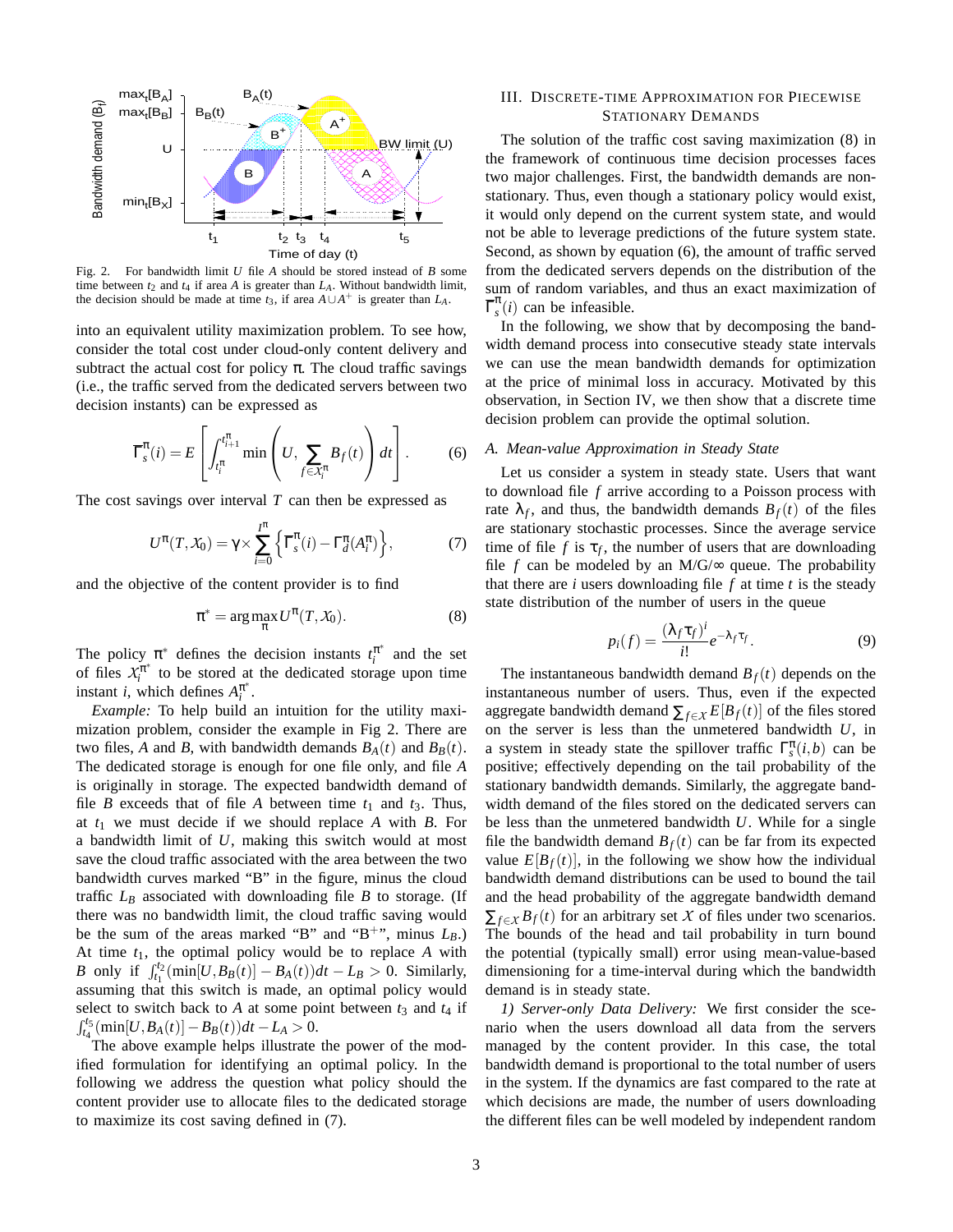variables. Under this independence assumption between request rates, the total number of instantaneous users is Poisson distributed with parameter  $\rho = \lambda \tau = \sum_{f \in \mathcal{X}} \lambda_f \tau_f$ .

Given that the number of users is Poisson distributed with parameter  $\rho = \lambda \tau$ , the probability that the instantaneous aggregate bandwidth demand for the set *X* of files stored on the dedicated servers is less than the unmetered bandwidth *U* can be calculated as

$$
P(\sum_{f \in \mathcal{X}} B_f(t) \le U) = P(n \le n^*) = \sum_{i=0}^{n^*} e^{\lambda \tau} \frac{(\lambda \tau)^i}{i!},\tag{10}
$$

where we have used that the unmetered bandwidth *U* allows at most  $n^*$  clients to be served simultaneously by the servers.

The tail behavior of this distribution can easily be bounded using standard techniques. For example, Michel [10] have shown that the error of approximating equation (10) with the cumulative standard normal distribution  $\Phi(\beta)$  is inversely proportional to the average number of simultaneous clients  $\lambda \tau$ in the system; i.e.,

$$
|P(n \le n^*) - \Phi(\beta)| \le \frac{0.8}{\sqrt{\lambda \tau}}, \tag{11}
$$

where  $\beta = (n^* - \lambda \tau) / \sqrt{\lambda \tau}$ . Tighter bounds, such as those recently proposed by Janssen et al. [11], do not alter the general shape of the tail behavior; only the accuracy of the estimations that the bounds provide.

An important observation here is that the probability  $P(\sum_{f \in X} B_f(t) \leq U)$  of under-utilizing the unmetered bandwidth at the dedicated servers decreases exponentially with the amount of unmetered bandwidth *U* (or equivalently, the maximum number of clients  $n^*$  that can be served simultaneously), given a fixed average fraction of the bandwidth demand  $\frac{U}{\sum_{f\in\mathcal{X}}B_f(t)}$  (or fraction of clients  $\frac{n^*}{\lambda \tau}$ ) that potentially could be served. To see this, note that  $\beta = (n^* - \lambda \tau)/\sqrt{\lambda \tau} =$  $\sqrt{\frac{n^*}{\lambda \tau}}(1 - \frac{\lambda \tau}{n^*}) \sqrt{n^*}$ . Hence,  $\beta$  scales as  $\sqrt{n^*}$ , for a fixed  $\frac{n^*}{\lambda \tau}$  ratio. With Φ(β) ~  $\int e^{\beta^2/2} d\beta$ , for a fixed  $\frac{n^*}{\lambda \tau}$  ratio, the probability  $P(\sum_{f \in \mathcal{X}} B_f(t) \leq U)$  therefore decreases exponentially whenever  $U < \sum_{f \in \mathcal{X}} E[B_f(t)]$ . (Similarly, the probability  $P(\sum_{f \in \mathcal{X}} B_f(t) \geq U)$  decreases exponentially whenever  $U >$  $\sum_{f \in \mathcal{X}} E[B_f(t)]$ .)

To summarize, the key insight from this discussion is that already for small number of files the instantaneous steady state bandwidth demand is fairly stable, and as the number of files increases, the allocation problem gets close to deterministic. Thus, if the overall request rate (or the number of files with reasonable request rates) that can be served on the dedicated server is sufficiently large, mean-value-based dimensioning provides a good (and increasingly accurate) approximation.

*2) Peer-assisted Data Delivery:* As an alternative, we consider a peer-assisted system in which the content provider also leverages the users' (peers') bandwidth for distributing the content. In an ideal peer-assisted system, for each file, the bandwidth demand is  $\frac{1}{\tau}$  whenever there are *i*  $\geq$  1 users downloading simultaneously, and 0 otherwise. More efficient serverbandwidth allocation policies for peer-assisted content delivery

can be used when swarms become self-sustaining [12], [13], without affecting our conclusions. Now, for every file, the probability that there is at least one active user downloading file *f* can be modeled as a Bernoulli distribution with probability  $p_f = 1 - e^{-\lambda_f \tau_f}$ , the expected bandwidth demand for a single file is  $E[B_f(t)] = \frac{1}{\tau_f}(1 - e^{-\lambda_f \tau_f})$ , and the total instantaneous bandwidth demand for the system is equal to the number of files with at least one active user. The bandwidth demand can thus be modeled as the sum of independent, non-identically distributed Bernoulli random variables. For the purpose of our analysis, we denote the (complementary) probability that there are no downloaders in the system by  $q_f = 1 - p_f = e^{-\lambda_f \tau_f}.$ 

We can again provide a bound on the probability that the instantaneous demand for the set *X* of files stored on the dedicated servers is less than the unmetered bandwidth *U*. For this bound we rely on a result by Siegel [14], which states that the probability that the sum  $Y = \sum_{f \in \mathcal{X}} y_f$  of  $|\mathcal{X}|$  independent Bernoulli trials with probabilities  $q_f$  can be expressed as

$$
P(Y \ge |X|(\bar{q} + a)) \le (\frac{\hat{q}}{\hat{q} + a})^{(a+\hat{q})|X|} (\frac{1 - \bar{q}}{1 - \bar{q} - a})^{(1 - \bar{q} - a)|X|}, (12)
$$
  
where  $\bar{q} = \frac{E[Y]}{|X|}, \sigma^2 = \frac{E[Y^2] - E[Y]^2}{|X|}, \hat{q} = \frac{\sigma^2}{1 - \bar{q}}, \text{ and } a > 0.$ 

Consider again the case when  $U < \sum_{f \in X} E[B_f(t)]$ , and let us calculate the probability that  $P(\sum_{f \in \mathcal{X}} B_f(t) \leq U)$ . Note that this probability is equal to the probability that  $P(Y \ge |X| - n^*)$ . By equating this expression to our previously defined probability  $P(Y \geq |X|(\bar{q} + a))$ , we can express *a* in terms of our original variables as

$$
a = 1 - \frac{n^*}{|\mathcal{X}|} - \bar{q}.\tag{13}
$$

Similarly as for the server-only case, we note that for a given  $\frac{n^*}{|X|}$  ratio, the probability that  $P(\sum_{f \in X} B_f(t) \leq U)$  decreases exponentially with  $|X|$  whenever  $U < \sum_{f \in X} E[B_f(t)]$ , and hence (also in this case), mean-value-based dimensioning is a good (and increasingly accurate) approximation when the number of files is sufficiently large.

#### IV. STORAGE ALLOCATION POLICIES

#### *A. Optimality of Discrete-time Decision Problem*

Given the piecewise stationary behavior of the bandwidth demands and the mean value approximation, we can now define an equivalent discrete-time decision problem for (8). The following proposition shows that if the mean value approximation is accurate then there is an optimal policy that makes updates only upon transitions between stationary regimes.

*Proposition 1: Consider the continuous time decision problem* (8). If the aggregate bandwidth demand  $\sum_{f \in \mathcal{X}(t)} B_f(t)$ *can be approximated by*  $\sum_{f \in X_i} \overline{B}_j^i$ *f* for time  $t_i \le t < t_{i+1}$ , then *there is an optimal policy*  $\pi^*$  *such that*  $t_i^{\pi^*} = t_i$ *; that is, the set of stored files is* only *changed upon transitions between stationary regimes of the bandwidth demands.*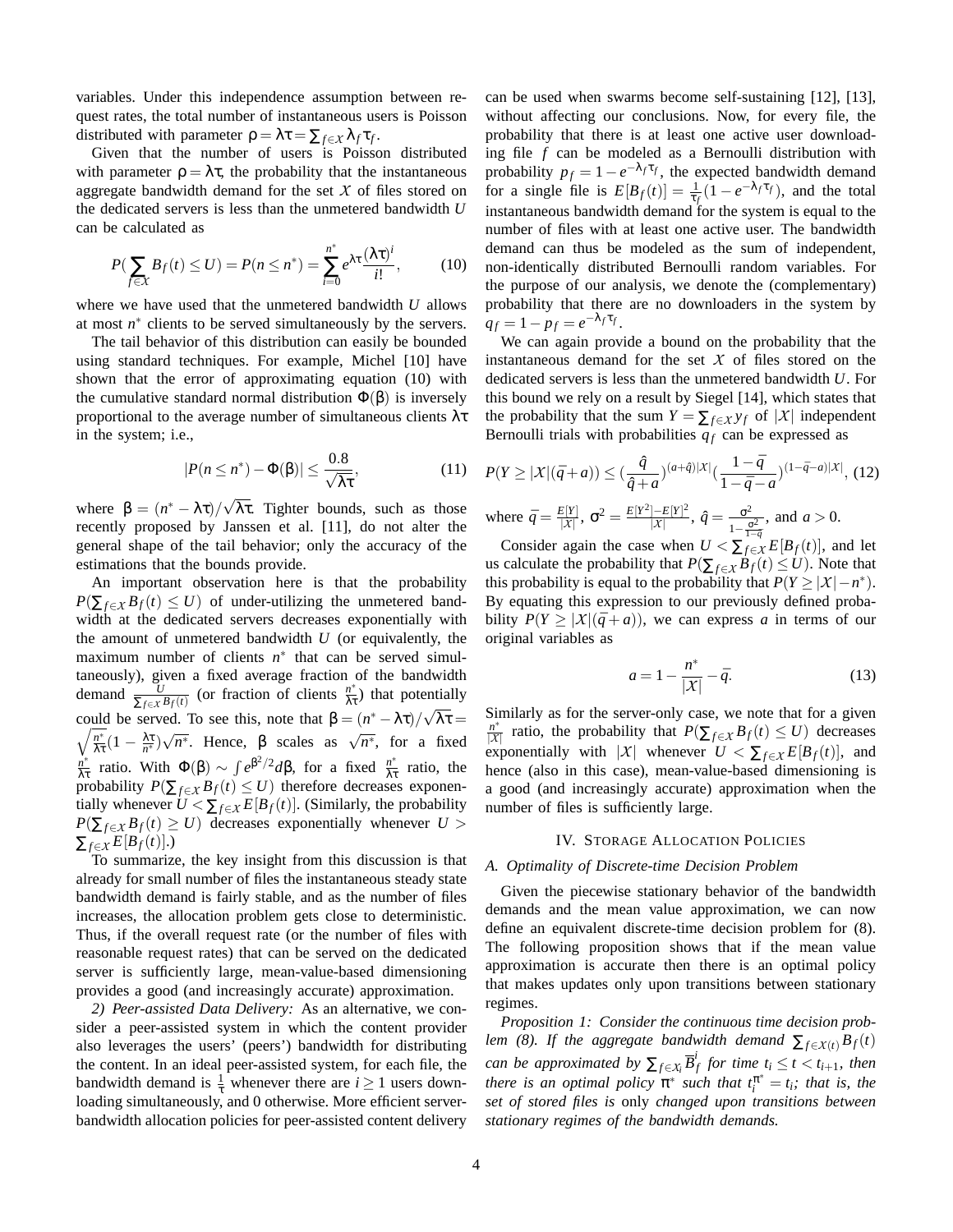*Proof:* Consider the continuous time decision problem (8), and assume that there is an optimal policy  $\pi'$  for which  $t_j = t_i^{\pi'} < \ldots < t_{i+k}^{\pi'} = t_{j+1}$  for some  $k \ge 2$ , and  $X_{i'}^{\pi'} \neq X_{i'-1}^{\pi'}$  for  $i < i' < i+k$ . For a set *X* of files denote the aggregate average demand by  $\overline{B}_X^j = \sum_{f \in X} \overline{B}_f^j$  $\overline{B}^j_U(\mathcal{X}) = \min\left(U, \overline{B}^j_{\mathcal{X}}\right)$ . If  $\overline{B}_{U}^{j}(\chi_{i'}^{\pi'}) < \overline{B}_{U}^{j}(\chi_{i'-1}^{\pi'})$ , then the policy  $\pi''$  with  $\chi_{i'}^{\pi''} = \chi_{i'-1}^{\pi'}$  performs strictly better, and thus  $\pi'$  is not optimal. Similarly, if  $\overline{B}_{U}^{j}(\chi_{i'}^{\pi'}) > \overline{B}_{U}^{j}(\chi_{i'-1}^{\pi'})$ , then policy  $\pi''$  with  $\chi_{i'-1}^{\pi''} = \chi_{i'}^{\pi'}$  performs strictly better, and thus  $\pi'$  is not optimal. If  $\overline{B}_{U}^{j}(\chi_{i'}^{\pi'})$  $\overline{B}_{U}^{j}(\chi_{i'-1}^{\pi'})$ , then policy  $\pi''$  with  $\chi_{i'}^{\pi''} = \chi_{i'-1}^{\pi'}$  would perform at least as good as  $\pi'$ . Thus, there is an optimal policy  $\pi^*$  such that  $t_i^{\pi^*} = t_i$ .

We can hence choose the decision instants such that  $t_i^{\pi} = t_i$ , and formulate the optimal allocation problem as a finite horizon dynamic decision problem in which the decisions are taken at the beginning of every stationary interval. The Bellman equation for the decision at the beginning of the *i th* interval, at time  $t_i$ ,  $1 \le i \le I$ , can be formulated as

$$
U^{\pi^*}([t_i, t_{i+1}], X_{i-1}) = \max_{X_i} {\{\overline{\Gamma}_s(i) - \Gamma_d(A_i) + U^{\pi^*}([t_{i+1}, t_{i+1}], X_i)\}}.
$$
\n(14)

The standard way to solve the Bellman equation is via backward induction, but since the predicted demands are known, we can provide an alternative solution.

*Theorem 1: Denote by*  $\Delta_i = t_{i+1} - t_i$  *the length of interval i. Then every solution of the following Mixed Integer Linear Programming (MILP) problem:*

$$
\max \sum_{i=1}^{I} \left\{ \Delta_i \left( \sum_{f \in \mathcal{F}} \overline{B}_f^i x_{i,f} - s_i \right) - \sum_{f \in \mathcal{F}} L_f b_{i,f} \right\} \tag{15}
$$

*s.t.*

$$
\sum_{f \in \mathcal{F}} \overline{B}_f^i x_{i,f} - s_i \leq U, \quad \forall 1 \leq i \leq I \tag{16}
$$

$$
x_{i,f} - x_{i-1,f} - b_{i,f} \leq 0, \quad \forall 1 \leq i \leq I, f \in \mathcal{F} \quad (17)
$$

$$
\sum_{f \in \mathcal{F}} L_f x_{i,f} \leq S, \quad \forall 1 \leq i \leq I \tag{18}
$$

$$
b_{i,f} \geq 0, \ x_{i,f} \in \{0,1\}, \qquad \forall 1 \leq i \leq I, f \in \mathcal{F} \quad (19)
$$

$$
s_i \ge 0, \qquad \forall 1 \le i \le I, \qquad (20)
$$

# *is an optimal policy* π ∗ *for (14).*

*Proof:* The decision variables  $x_{i,f}$  correspond to  $f \in X_i$ . The auxiliary decision variables  $s_i$  in the bandwidth constraint (16) are the spillover bandwidth in interval *i* and are used to subtract the spillover cloud traffic from the objective function (15). The auxiliary variable  $b_{i,f}$  in content replication constraint (17) is used to include in the objective function (15) the traffic due to storing file *f* on the dedicated server in interval *i* if it was not stored there in interval *i*−1. Thus, maximizing (15) under constraints (16) and (17) corresponds to maximizing the traffic cost savings (originally defined in equation (7) in discrete-time domain. Constraint (18) ensures that only feasible file allocations are considered at each time step when solving for the optimal allocation policy.

The problem contains  $|\mathcal{F}|I$  binary decision variables and  $(|\mathcal{F}| + 1)I$  continuous decision variables, which allows the MILP to be solved for hundreds of thousands of files and several tens of intervals using state-of-the-art optimization tools.

As the following lemma shows, computational complexity can be reduced by not changing the set of allocated files upon certain intervals without jeopardizing optimality.

*Lemma 1: Let*  $X^{\pi^*} = (X_1^{\pi^*}, \ldots, X_I^{\pi^*})$  *be a solution to the I Let*  $X = (X_1, \ldots, X_I)$  *be a solution*  $Y_i^{\pi^*}$  *for optimization problem in Theorem 1. If an allocation*  $X_i^{\pi^*}$  *for an interval*  $0 \leq i < I-1$  *is such that*  $\overline{B}_{X_i}^{i+1} = \sum_{f \in X_i} \overline{B}_f^{i+1} \geq U$ , *then there is a solution*  $X^{\pi^{*'}}$  *that differs from*  $X^{\pi^{*}}$  *only in that*  $A_{i+1}^{\pi^{*'}} = \emptyset$  and  $A_{i+2}^{\pi^{*'}} = A_{i+1}^{\pi^{*}} \cup A_{i+2}^{\pi^{*}}$ , that is,  $X_{i+1}^{\pi^{*'}} = X_i^{\pi^{*}}$ .

*Proof:* The total cloud traffic induced by the decisions over intervals  $i+1$  and  $i+2$  under policy  $\pi^*$  satisfies

$$
\Gamma_d(A_{i+1}^{\pi^*}) + \Gamma_d(A_{i+2}^{\pi^*}) \leq \Gamma_d(A_{i+1}^{\pi^*}) + \Gamma_d(A_{i+2}^{\pi^*}).
$$

Furthermore, since by assumption  $\overline{B}_{x_i}^{i+1} \ge U$ , the traffic savings is not negatively affected, i.e.,  $\overline{\Gamma}_s^{\pi^{*}}(i+1) \leq \overline{\Gamma}_s^{\pi^{*}}(i+1)$  and  $\overline{\Gamma}_{s}^{\pi^{*}}(i+2) \leq \overline{\Gamma}_{s}^{\pi^{*}}(i+2).$ 

*Corollary 1: If an allocation*  $\chi_i^{\pi^*}$  *for an interval*  $0 \le i < I$  – *j* and some  $j > 0$  is such that  $\overline{B}_{X_i}^{i'} \ge U$  for every  $i < i' \le i + j$ , *then there is a solution*  $X^{\pi^*}$  *that differs from*  $X^{\pi^*}$  *only in that*  $A_{i'}^{\pi^{*'}} = \emptyset$  and  $A_{i+j+1}^{\pi^{*'}} = \bigcup_{i'=i+1}^{i+j+1}$  $i^{i+j+1}_{i' = i+1} A^{\pi^*}_{i'}$ . *Consequently,*  $X^{\pi^{*'}}_{i'} = X^{\pi^*}_{i}$ .

As a consequence, an (optimal) on-line algorithm with a perfect prediction of the future demands for some period *I* would only need to update the allocation of files in the storage when it reaches a time slot when the current allocation would no longer be able to fully utilize the bandwidth *U*. Even with this optimization, the computational complexity makes the solution of the MILP infeasible for millions of files and hundreds of intervals. In the following, we therefore consider two approximate solutions.

# *B. No Download Cost (NDC) Policy*

Given the current set  $X_{i-1}$  of stored files, the *NDC* policy considers only the bandwidth demands during the subsequent time interval to perform the maximization. That is, at every decision instance *NDC* solves

$$
\mathcal{X}_i^{NDC} = \arg \max_{\mathcal{X}_i} \overline{\Gamma}_s^{\pi}(i). \tag{21}
$$

A solution to this maximization problem can be obtained by solving a 0−1 knapsack problem in which the value of every file is  $\overline{B}_f^i \times (t_{i+1} - t_i)$ , and the value of the knapsack is at most  $U \times (t_{i+1} - t_i)$ . Since the weights  $L_f$  are integers, the solution can be obtained in  $O(|\mathcal{F}|S)$  time using dynamic programming. The *NDC* policy can perform arbitrarily bad, however.

*Proposition 2: The approximation ratio*  $\frac{J^{NDC}}{I_{\text{max}}^{n}}$  $\frac{WDC}{J^{n^*}}$  *of the* NDC *policy is unbounded.*

*Proof:* Consider a dedicated server with storage  $S = 1$ and bandwidth  $U = 1$ , two files  $\mathcal{F} = \{1, 2\}$ , initial state  $\mathcal{X}_0 =$  $\{1\}$ , and let  $t_{i+1} - t_i = 1$ ,  $i = 0, \ldots$  The expected bandwidth demands  $\overline{B}^i$  $f_f$  are  $\varepsilon$  and  $2\varepsilon$  for files 1 and 2, respectively, for pair numbered intervals, and vice versa for odd numbered intervals,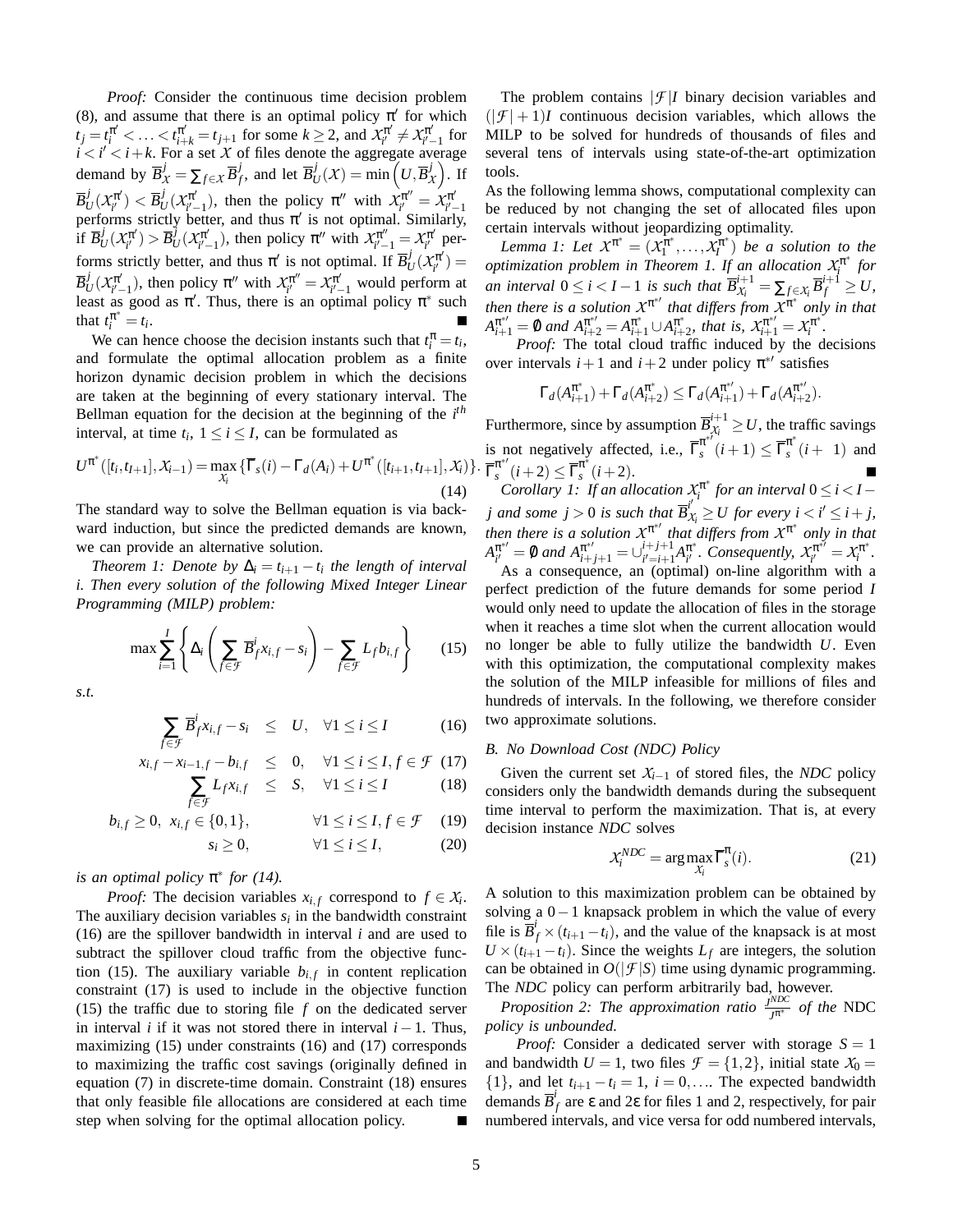for some  $0 < \varepsilon < 0.5$ . The optimal solution is to keep file 1 in the storage, in which case the average cost per interval is 1.5ε. The *NDC* policy is to insert the file with higher bandwidth demand in the storage, in which case the average cost per interval is  $1+\epsilon$ . Thus, the approximation ratio is  $\frac{J^{NDC}}{I^{m^*}}$  $\frac{I_1}{J\pi^*} = \frac{1+\varepsilon}{1.5\varepsilon},$ and  $\lim_{\varepsilon \to 0} \frac{J^{NDC}}{J^{\pi^*}}$  $\frac{1}{J^{\pi^*}} = \infty.$ 

*Proposition 3: The approximation ratio of NDC is*  $\frac{J^{NDC}}{I^{m^*}}$  $\overline{J^{\pi^*}} \leq$  $1 + IS/J^{\pi^*}.$ 

*Proof:* In iteration *i NDC* allocates the files *X* that maximize  $\overline{B}_U^i(\mathcal{X}) = \min\left(U, \overline{B}_\mathcal{X}^j\right)$ , thus  $\overline{B}_U^i(\mathcal{X}_{NDC}^i) \ge \overline{B}_U^i(\mathcal{X}_{\pi^*}).$ In the worst case, *NDC* replaces every file upon every decision unnecessarily, and thus the average per-interval cost of the *NDC* policy is within *S* of the optimal cost.

Thus, if the amount of data that can be served from the dedicated servers during an interval is significantly higher than the amount of dedicated storage, i.e.,  $\overline{B}_U^i(X_{NDC}^i) \times E[t_{i+1}$  $t_i$   $\gg$  *S*, then the *NDC* policy can be close to optimal.

#### *C. k-Step Look Ahead (k-SLA) Policy*

The *k*-SLA approximation uses a receding horizon of *k* > 0 intervals [15]. At the beginning of interval *i* it solves the MILP (15) to (20) for intervals  $[i, \ldots, i+k-1]$  given the initial state  $X_{i-1}$ . The set of allocated files in interval *i* becomes  $f \in X_i \iff x_{1,f} = 1$ , and the MILP is solved again at the beginning of the subsequent interval.

It is interesting to consider the case of  $k = 1$ . Given the set *X<sup>i</sup>*−<sup>1</sup> of stored files, the 1*-SLA* policy considers the bandwidth demands and the cost of the allocation during the subsequent time interval *i* for the maximization. That is, at every decision instance 1*-SLA* solves

$$
\mathcal{X}_i^{1-SLA} = \arg \max_{\mathcal{X}_i} \left\{ \overline{\Gamma}_s^{\pi}(i) - \Gamma_d^{\pi}(A_i) \right\}.
$$
 (22)

As in the case of *NDC*, if  $\sum_{f \in \mathcal{X}_i} \overline{B}^i_f \geq U$  then  $\mathcal{X}_i^{1-SLA} = \mathcal{X}_{i-1}$ is 1*-SLA* optimal, and thus  $A_i^{1-SLA} = \emptyset$ . Unfortunately, the 1*-SLA* policy is, similar to *NDC*, suboptimal even for very simple problems, as the following shows.

*Proposition 4: The approximation ratio <sup>J</sup>* 1−*SLA*  $\frac{J}{J^{n^*}}$  *of the* 1-SLA *policy is unbounded.*

*Proof:* To prove the proposition, we construct an example with unbounded approximation ratio. Consider a dedicated server with storage  $S = 1$  and bandwidth  $U = 1$ , two files  $\mathcal{F} = \{1, 2\}$ , initial state  $\mathcal{X}_0 = \{1\}$ , and let  $t_{i+1} - t_i = 1, i = 1, \ldots$ The expected bandwidth demands  $\overline{B}^i$  $f$  are 2ε and  $1+\varepsilon$  for file 1 and for file 2, respectively, for every interval *i* for some  $0 < \varepsilon < 0.5$ . The optimal solution is  $X_i = \{2\}, i \ge 1$ , in which case the average cost per interval is 3ε. The 1*-SLA* policy is to keep file 1 in the storage, in which case the average cost per interval is 1+**ε**. Thus, the approximation ratio is  $\frac{J^{1\text{-}SLA}}{I^{+}}$  $\frac{1-SLA}{J\pi^*} = \frac{1+\varepsilon}{3\varepsilon},$ and  $\lim_{\varepsilon \to 0} \frac{J^{1-SLA}}{J^{\pi^*}}$  $\frac{J_{\pi}^{(n+1)}}{J_{\pi}^{(n+1)}} = \infty.$ 

Unlike *NDC*, in the worst case, 1*-SLA fails* to replace every file upon every decision. It fails to replace a file *f* only if the per interval cost of the file is within  $L_f$  of its long term average cost. This observation allows us to obtain a bound on the approximation ratio of *k-SLA* if the average demands are bounded.

*Proposition 5: Consider a system in which the average demand of each file inserted into the dedicated storage by an optimal policy* π ∗ *is lower bounded by a factor* ρ > 0 *such that the demand of each such file satisfies*  $\rho \frac{1}{I} \sum_{i=0}^{I} \overline{B}_{f}^{i} \Delta_{i} \geq L_{f}$ . *Then, for*  $k > \frac{\rho I}{I-1}$ *I*−ρ *the approximation ratio of k*-SLA *is*

$$
\frac{J^{k-SLA}}{J^{\pi^*}} \le \frac{1}{1 - \frac{\rho}{k} (1 + \frac{k}{I})}.
$$
 (23)

*For I*  $\rightarrow \infty$  *the approximation ratio is bounded by a geometric series with ratio* ρ/*k.*

*Proof:* Consider an initial allocation  $X_0$ , and let  $X^{\pi^*}$  $(X_0^{\pi^*}, \ldots)$  be the allocation under an optimal policy  $\pi^*$ . The worst case appproximation ratio of *k-SLA* is achieved in a scenario (i) when  $\pi^*$  involves replacing all files in storage in the first interval, after which it does not change the set of allocated files, (ii) there is no spillover traffic, and (iii) *k-SLA* always allocates the set of files complementary to  $X^{\pi^*}$ , i.e., it fails to introduce the same files as the optimal policy. The cost under the optimal policy  $\pi^*$  for such a scenario is

$$
J^{\pi^*} = \sum_{i=1}^I \sum_{f \notin X_i^{\pi^*}} \overline{B}_f^i \Delta_i + \sum_{f \in X_i^{\pi^*}} L_f \ge \sum_{i=1}^I \sum_{f \notin X_i^{\pi^*}} \overline{B}_f^i \Delta_i, \qquad (24)
$$

because  $X_i^{\pi^*} \cap X_0^{\pi^*} = \emptyset$ . Consider now the cost under *k-SLA*, which fails to introduce the files  $X_i^{\pi^*}$ . By the definition of *k*-*SLA* this happens if for every  $0 < i_0 \leq I - k$ 

$$
\sum_{i=i_0}^{i_0+k-1} \sum_{f \in \mathcal{X}_i^{\pi^*}} \overline{B}_f^i \Delta_i - \sum_{f \in \mathcal{X}_i^{\pi^*}} L_f \le \sum_{i=i_0}^{i_0+k-1} \sum_{f \notin \mathcal{X}_i^{\pi^*}} \overline{B}_f^i \Delta_i.
$$
 (25)

Using the above expressions we can bound the cost for *k-SLA*

$$
J^{k-SLA} = \sum_{i=1}^{I} \sum_{f \in \mathcal{X}_i^{n^*}} \overline{B}_f^i \Delta_i
$$
 (26)

$$
\leq \sum_{i=1}^{I} \sum_{f \notin X_i^{\pi^*}} \overline{B}^i_f \Delta_i + \left\lceil \frac{I}{k} \right\rceil \sum_{f \in X_i^{\pi^*}} L_f \tag{27}
$$

$$
<\sum_{i=1}^{I} \sum_{f \notin X_i^{\pi^*}} \overline{B}_f^i \Delta_i + \frac{I+k}{k} \rho \frac{1}{I} \sum_{i=0}^{I} \sum_{f \in X_i^{\pi^*}} \overline{B}_f^i \Delta_i \tag{28}
$$

$$
\leq J^{\pi^*} + \frac{I+k}{k} \frac{\rho}{I} J^{k-SLA}.
$$
 (29)

Rearranging and solving for the ratio  $J^{k-SLA}/J^{\pi^*}$  completes the proof of the proposition.

Consequently, if  $k \gg \rho$  then *k*-SLA is close to optimal. Furthermore, if the amount of data that can be served from the dedicated servers during an interval is high (i.e., ρ is low), then *k-SLA* is close to optimal for low values of *k*.

#### V. PERFORMANCE EVALUATION

# *A. Synthetic trace-based evaluation*

We first evaluate the proposed algorithms on synthetic traces motivated by the measured traces used in Section V-B. Each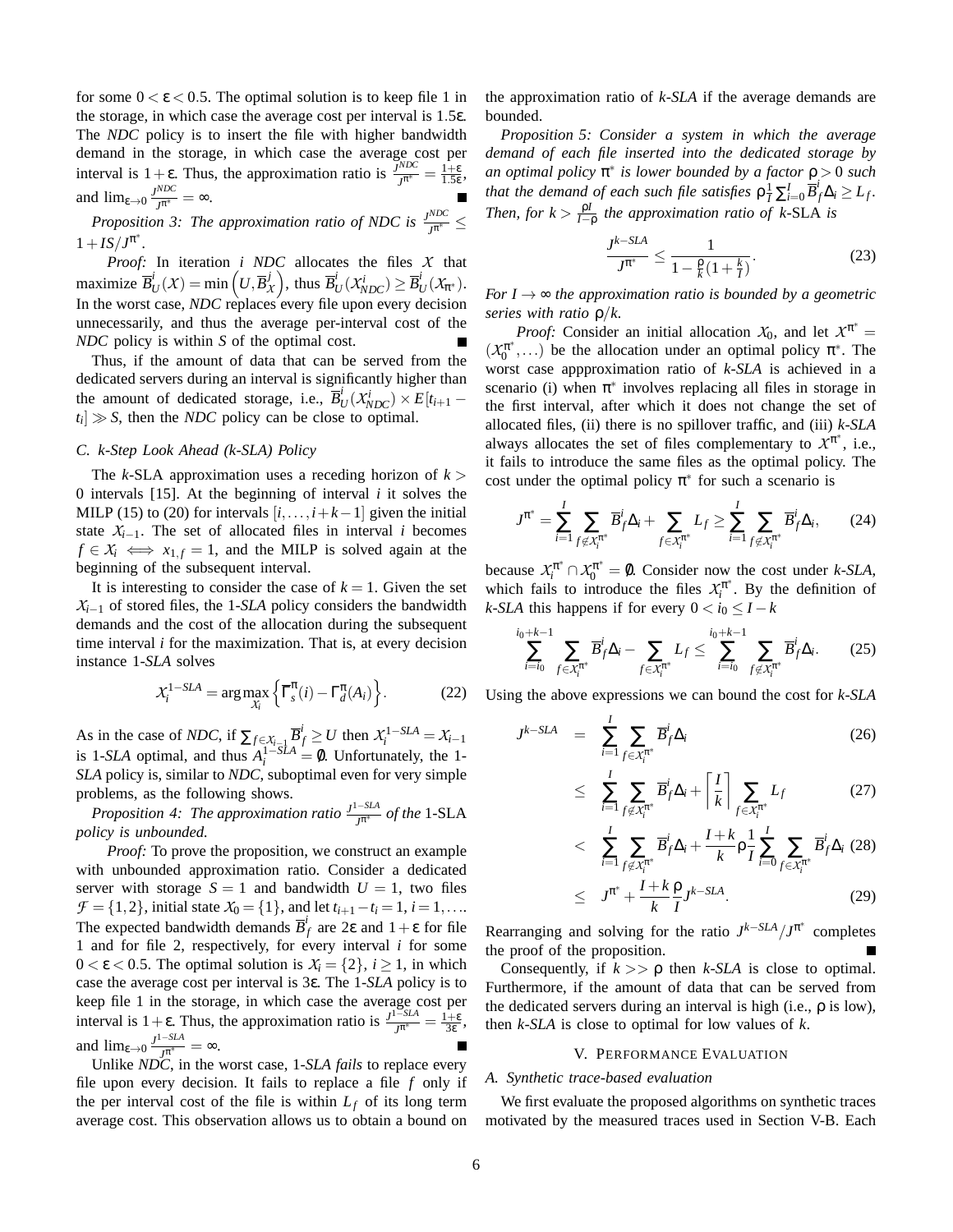

Fig. 3. Normalized traffic savings for various  $(\alpha, \overline{L}_f)$  scenarios. *NDC* performs well for low average file size  $(\overline{L}_f = 1MB)$ , when gains are highest. *k-SLA* performs as good for high *k* irrespective of the file size.

synthetic trace is one week-long, and consists of 3 sets of 1000 files each. The bandwidth demand of each file follows a sinusoidal with a daily period; the minimum/maximum ratio over a day is normally distributed with mean and standard deviation of 0.075 and 0.075, respectively. The average timeof-day peak times of the 3 file sets are offset by on average 8 hours. Within each file set, the time-of-day peak times are normally distributed with a standard deviation of 2 hours.

The file sizes are distributed uniformly with mean  $\overline{L}_f$  on  $[\overline{L}_f/2, 3\overline{L}_f/2]$ . The peak bandwidth demand of every file was drawn from a bounded Pareto distribution with lower bound  $B_{peak}^{min}$ , upper bound  $B_{peak}^{max} = 2 \cdot 10^3$  KB/sec, and shape parameter α. For given α we chose  $B_{peak}^{min}$  such that the Pareto distributions have the same average of 2.5 KB/sec per file.

Fig. 3 shows the traffic savings of *NDC* and *k-SLA* normalized by the traffic savings under the policy that allocates the files that have the highest average bandwidth demand over the entire period for six shape parameter  $\alpha$  and file size  $\overline{L}_f$  combinations,  $U = 10$ Mbps and  $S = 100\overline{L}_f$ . We used three different shape parameter-lower bound combinations. First,  $\alpha = 1.01$ ,  $B_{peak}^{min} = 300$ , which results in a Zipf-like rank-popularity plot with tail exponent  $\gamma = 1$ , as the tail exponent  $\gamma$  of the Zipf distribution is  $\gamma = 1/\alpha$ . Second,  $\alpha = 10$ ,  $B_{peak}^{min} = 2,299$ , which results in almost uniformly distributed demands. Third,  $\alpha = 2$ ,  $B_{peak}^{min} = 1,278$ , which resembles the rank-popularity of the measured traces discussed in Section V-B.

The results show that dynamic allocation can outperform the static (non-causal) allocation by up to 50%. Highest gains are achieved for high shape parameter  $\alpha$  (nearly uniform demand distribution) and low average file sizes. *NDC* performs comparable to *k-SLA* for low average file sizes (i.e., when moving files to storage involves little penalty), but it fails otherwise. It is noteworthy that albeit *k-SLA* is computatationally more intensive, for sufficiently large *k* it performs consistently better than *NDC* for all average file sizes.

### *B. Measured trace-based evaluation*

For the second evaluation, we use a trace collected from a commercial audio on-demand streaming system called Spotify [16], [17]. The system has over 24 million active (in the last month) users in 28 countries, among them the U.S., and a catalogue of over 20 million tracks, with new tracks added continuously. The trace we use was collected during a week in March 2011, and contains the bandwidth demands from a single country for 1 million tracks chosen uniformly at



Fig. 4. CDF of the instantaneous aggregate demand of approximately 2000 allocated files normalized by the average aggregate demand during 12 stationary intervals of 30 minutes each, for *PA*, *SO* and *SONC* scenarios.

random. Tracks are encoded at 160kbps and/or 320kbps and the average track size is approximately 5MB.

Clients obtain the data for a track, in order of preference, from the local cache, from other clients' caches, and from the content server. The trace allows us to distinguish between the data requested by each client from the three sources, we can thus create three demand scenarios: the actual demands at the servers in the peer-assisted system (PA), the demands including data downloaded from other clients which resembles a server-only system (SO), and the demands including data downloaded from other clients and the local cache which resembles a server-only system with no cache (SONC).

*1) Mean-value and Rank-parameter Validation:* Fig. 4 shows the instantaneous aggregate bandwidth demand  $\sum_{x_i} B_f^i(t)$  of allocated files normalized by the average aggregate demand  $\overline{B}_{X_i}^i$  during 12 stationary intervals of 30 minutes each, for the *PA*, *SO* and the *SONC* scenarios. The set of files is obtained using *NDC* with 8 GB of storage and 30Mbps unmetered bandwidth for each interval, and thus  $|\mathcal{X}_i| \approx 1000$  in each interval. The instantaneous aggregate bandwidth demand is within 20% of the average for about 80% of the intervals for all scenarios and intervals, but for one outlier. This shows that the mean value approximation over relatively short intervals is reasonable despite the large (an order of magnitude) diurnal fluctuations of the aggregate bandwidth demands.

Fig. 5 shows the ranked average bandwidth demands of the tracks calculated for 12 intervals of 30 minutes each, for the *PA*, *SO* and the *SONC* scenarios, that is, in total 36 curves. The curves are normalized by the highest average demand overall. We observe three important characteristics. First, for a particular scenario the rank-demand curve for each interval follows Zipf's law but with slightly different shape parameters. Second, the bandwidth demand of the most popular file for a particular scenario can differ by approximately an order of magnitude between the different intervals. Third, the bandwidth demands between intervals differ most under the *SONC* scenario, while they differ least under the *PA* scenario.

We fitted a Zipf curve to the rank statistics of the average bandwidth demand in every 30 minutes long interval to estimate the exponent  $\alpha$  of the Zipf curve. Fig. 6 shows the Zipf exponent  $\alpha$  averaged for the same 30 minutes long interval of every day for the *PA*, *SO* and the *SONC* scenarios, and their 95% confidence intervals. It is important to note that the confidence intervals are small, which shows that the Zipf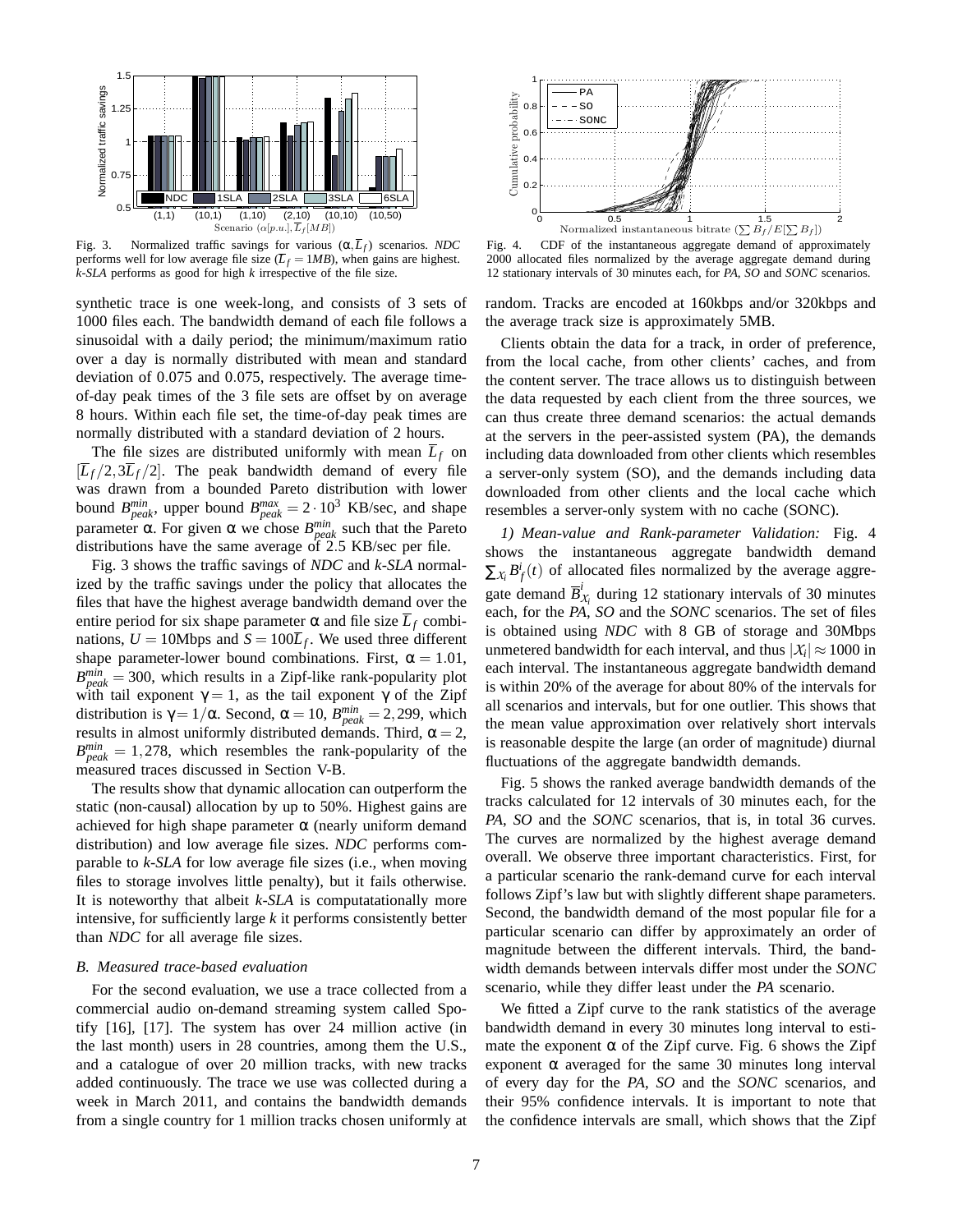

Fig. 5. Average bandwidth demand rank statistics of the tracks during 12 stationary intervals of 30 minutes each, for *PA*, *SO* and *SONC* scenarios.



Fig. 7. Normalized traffic savings for 4 allocation policies under 3 prediction schemes for the *PA* scenario,  $S = 8GB$ ,  $U = 30Mbps$ .

exponents are similar at the same hour of the day over different days. The figure also shows that the Zipf exponent depends heavily on the hour of the day for the *SO* and for the *SONC* scenarios. While there have been several measurement studies that showed that the popularity of content workloads tends to follow Zipf's law [8], [18], we are not aware of any work that shows that the popularity-rank distribution of contents evolves with time according to a periodic pattern. The Zipf exponent also depends on the scenario. Under the *PA* scenario, which corresponds to the peer-assisted system with cache, the exponent is fairly steady and low, because the most popular files are typically downloaded from peers rather than from the server. This means, however, that the actual server bandwidth demand distribution is closer to uniform under the *PA* scenario than under the *SO* and the *SONC* scenarios, which based on the results in Section V-A makes dynamic allocation for the *PA* scenario more beneficial.

*2) Gain of Dynamic Content Allocation:* We consider three predictions of the average bandwidth demands in order to investigate the sensitivity of the policies to the accuracy of the bandwidth demand predictions and to the average demand per file. The *oracle* prediction is the actual average bandwidth demand, and is thus the case of perfect prediction. The *24h* prediction uses  $\overline{B}_f^i = \overline{B}_f^{i-48}$ , that is, the average bandwidth demand 24 hours before the actual interval. The *IntvlAvg* prediction uses the weekly average demand of the intervals at the same hour of the day, except for the interval to be predicted, that is,  $\overline{B}_{f}^{i} = \frac{1}{6} \sum_{j\%48=i\%48, j\neq i} \overline{B}_{f}^{j}$ *f* . As a baseline we use the policy that allocates the files that have the highest average bandwidth demand over the entire period, i.e., a *static oracle allocation*. We also simulated an LRU cache with and without  $(U = \infty)$  bandwidth limit.



Fig. 6. Average Zipf exponent  $(\alpha)$  as a function of the hour of the day for *PA*, *SO* and *SONC* scenarios.



Fig. 8. Normalized traffic savings for 4 allocation policies under 3 prediction schemes for the *PA* scenario,  $S = 1GB$ ,  $U = 30Mbps$ .

Fig. 7 shows the traffic savings for a configuration with  $S = 8GB$  and  $U = 30Mbps$  normalized by the traffic savings under the static oracle allocation. The figure shows that *NDC* performs poorly even for the *oracle* prediction. Although the actual amount of data served from the server is highest for *NDC*, it changes the allocation too frequently, which leads to many files being downloaded from the cloud to the servers. *k*-*SLA* outperforms the static allocation for a horizon of  $k = 3$ for the *oracle* prediction, and performs almost as well for the *IntvlAvg* prediction. This shows that (i) the *IntvlAvg* prediction is rather accurate, and (ii) with a good prediction of the average bandwidth demands *k-SLA* can actually lead to higher cost saving than the static allocation. This is in contrast to the poor performance observed using the *24h* prediction, which is too noisy. A comparison of the results for *k-SLA* with different horizon lengths also shows that a horizon of  $k = 3$  gives little benefit over a horizon of  $k = 2$ . The result for *LRU* was  $-6.07$ (not shown), which shows that caching is far worse than the simplest dynamic allocation policy because (i) it does not account for spillover traffic and (ii) moves rarely accessed files to cache. Even *LRU-*∞ performs poorly compared to *k-SLA*.

Fig. 8 shows corresponding results for storage  $S = 1$ GB. Since the dedicated storage is smaller, the average bandwidth demand per file is higher, and thus both *NDC* and *k-SLA* perform significantly better than for  $S = 8GB$ . The relative savings for *LRU* (not shown) was below −6 due to spillover and excessive evictions, and even *LRU* without the bandwidth limit performs almost as bad as the simplest allocation policy. This confirms that if the aggregate bandwidth demand per file is high compared to the storage size, the approximate dynamic allocation policies perform well. For low average aggregate bandwidth demand the cloud traffic due to allocating a file to